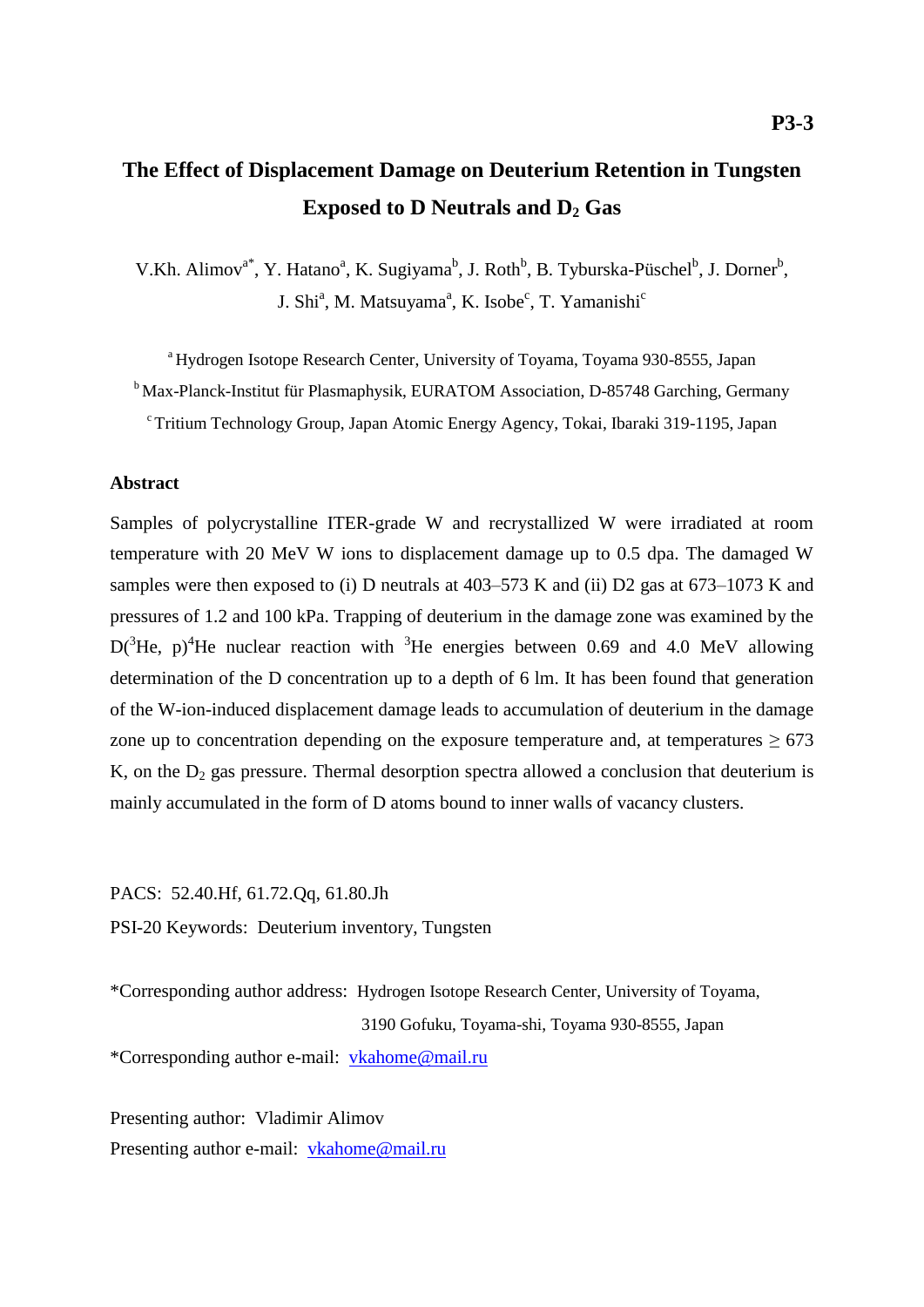# **1. Introduction**

As a material for plasma-facing components in future fusion reactors, tungsten (W) will be subjected to intensive fluxes of energetic deuterium (D) and tritium (T) as well as 14 MeV neutrons (n). Neutron irradiation generates displacements in the bulk of W and creates thus defects at which hydrogen isotopes can be trapped [1,2]. These processes lead to concerns about tritium inventory in the n-irradiated W after long-term deuterium–tritium plasma exposure. One of the ways to investigate the influence of n-produced defects on the hydrogen isotope inventory is to simulate displacement damage in tungsten using irradiation with energetic ions. Radiation damage generated by fusion neutrons and by MeV W ions is to some extent comparable [3]. For both neutrons and heavy ions, the energy distribution of primary knock-on atoms peaks at high energies, and they both create dense collision cascades [4]. However, damage created by heavy ions is concentrated in a narrow region below the surface, while neutron-induced damage extends to larger depths.

It has been shown that defects produced by irradiation with light (H, Si) and heavy (W) ions enhance deuterium retention in W materials after subsequent irradiation with D ions or exposure to D and D–He plasmas [5–13]. However, exposure to high flux plasmas interferes with the modification of the near-surface by heavy-ion-induced defects. If such modification takes place, the effects of displacement damage on the bulk retention of diffusing D atoms cannot be simulated properly by D plasma exposures. The objective of this work is to study D retention at displacement damage in W after exposure to low-flux beam of D neutrals and  $D_2$ gas at temperatures up to 1073 K.

#### **2. Experimental**

Two types of tungsten with a purity of 99.99 wt.% were used in this work: (i) a polycrystalline ITER-grade tungsten and (ii) the polycrystalline W fully recrystallized at 2073 K for 1 h after cutting and polishing.

The ITER-grade W is deformed (rolled, swaged and/or forged) followed by appropriate heat-treatments to obtain better mechanical properties after the sintering process [14]. The microstructure of the Japanese ITER-grade W produced by A.L.M.T. Corp., Japan, consists of grains elongated along the deformation axis. The grain size is  $1-3 \mu m$  in section and up to 5 m in length. Individual elongated cracks observed between grains are due to the deformation treatment [15] Square-shaped samples,  $10 \times 10 \times 2$  mm in size, were prepared by the manufacturer such that the plasma-facing surfaces were perpendicular to the deformation axis.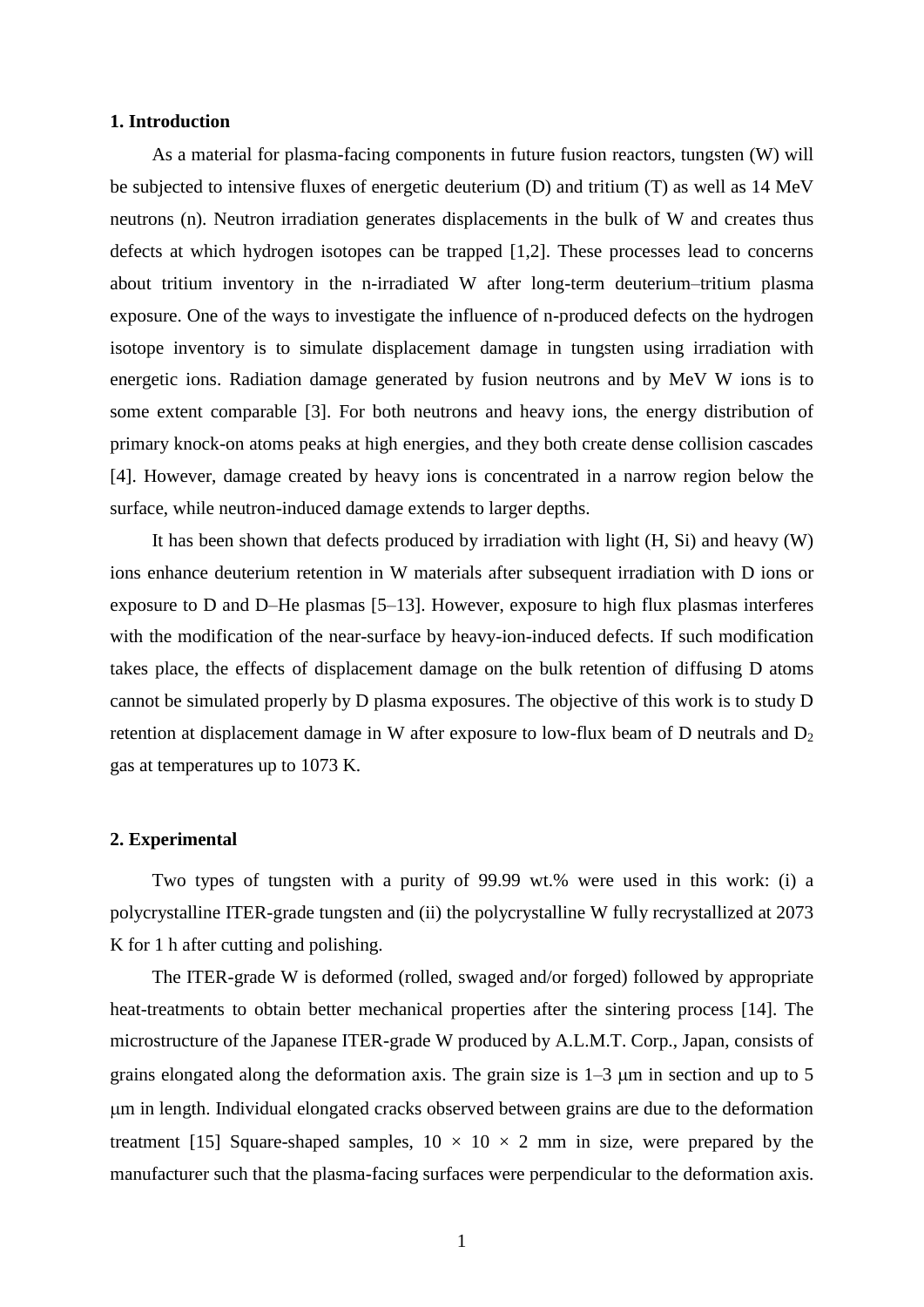The samples were mechanically polished, cleaned in an acetone ultrasonic bath, and then annealed in vacuum at 1473 K for 30 min for stress relief.

Recrystallized W samples were prepared from powder-metallurgy W by A.L.M.T. Corp., Japan. After hot-rolling samples of  $10 \times 10 \times 2$  mm in size were cut and followed by dry-hydrogen annealing at 2073 K for 1 h. In consequence of this, the W grain size is 20-200 um.

In an implantation chamber connected to the 3 MV tandem accelerator at IPP, Garching, the W samples were irradiated with 20 MeV W ions to a fluence of  $8 \times 10^{17}$  W/m<sup>2</sup> at room temperature. As a result, the near-surface layer of the samples was damaged to 0.5 displacements per atom (dpa) at the damage peak situated at a depth of  $1.35 \mu m$ . The damage profile was calculated using the program SRIM 2008.03 [16] with a displacement threshold energy of  $E_d = 90$  eV [17].

The damaged W samples as well as undamaged ones were exposed to D particles at elevated temperatures in the range from 473 to 693 K in DC glow discharge. The sample on a holder equipped with an ohmic heater and a thermocouple served as anode, whereas a tungsten disc located at a distance of about 10 cm from the sample holder was used as a cathode. Deuterium pressure in the chamber was maintained at 1 Pa, DC discharge voltage was around 400 V, and discharge current averaged about 0.18 A. As a result, the W sample placed on the sample holder was exposed to uncharged D particles (neutrals) and negatively charged deuterium ions originated in the glow discharge and also to D atoms reflected from the W cathode. An implantation flux of the D neutrals and negatively charged ions was estimated to be about  $2 \times 10^{18}$  D/m<sup>2</sup>s with the use of Ti probe exposed in the DC glow discharge at room temperature for 10 and 60 min, while the D retention in the Ti probe was determined by thermal desorption spectroscopy (TDS). It seems plausible that a fraction of negatively charged D ions in the implantation flux was negligibly small [18], therefore below we can talk about D neutrals with energies in the range from few eV (atoms originated in the glow discharge) to  $\sim 150 \text{ eV}$  (atoms reflected from the cathode [19]).

The undamaged and damaged W samples were also exposed to  $D_2$  gas at pressures of 1.2 and 100 kPa and temperatures in the range from 673 to 1073 K in a quartz tube connected to the high-vacuum pumping system. The sample was placed inside the quartz tube and heated in a vacuum with the use of an external ohmic heater. The temperature was monitored using a type K thermocouple contacted directly to the sample inside the tube. As the sample temperature reached the required value, a valve between the tube and the pumping system was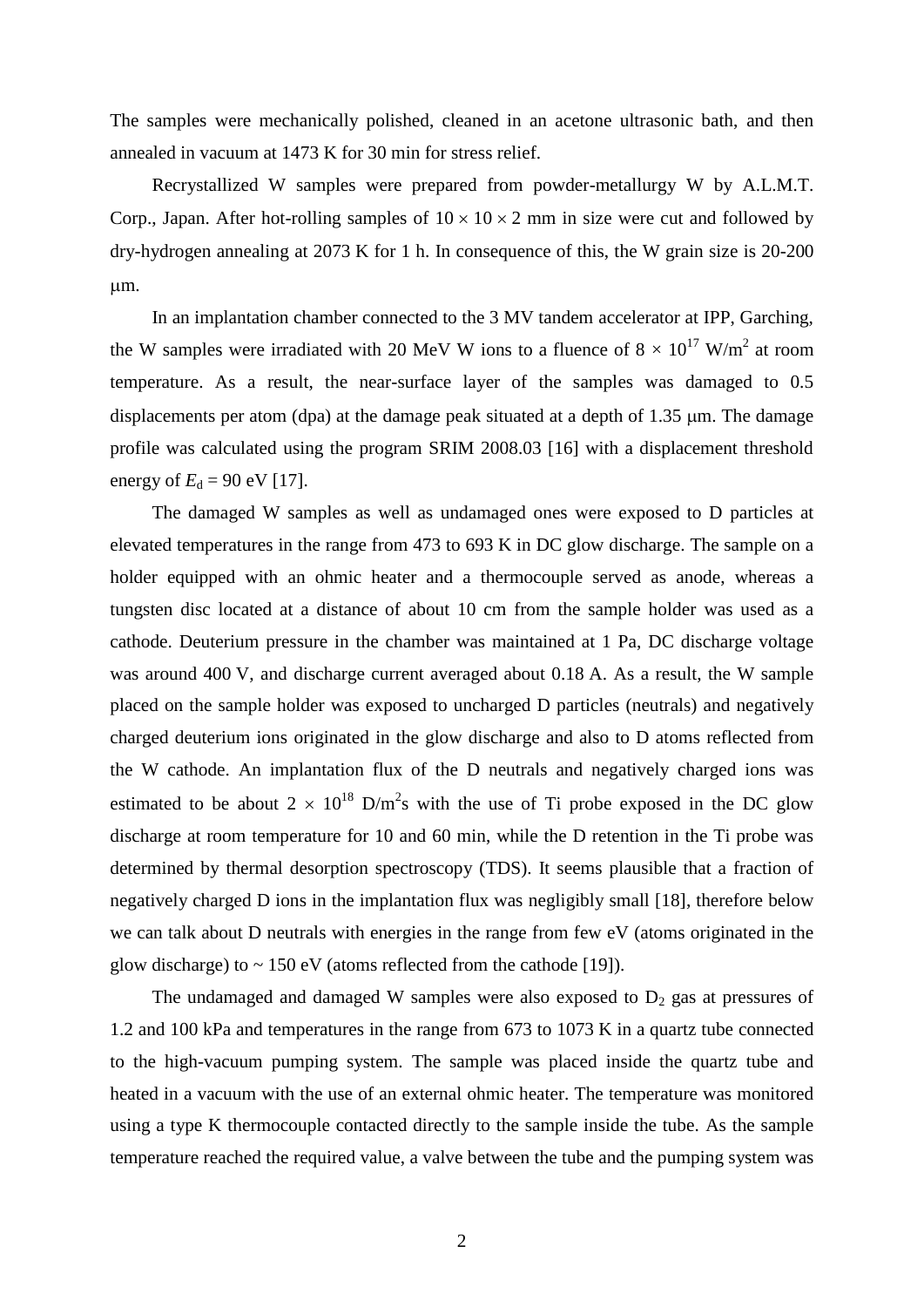closed and the tube was filled with  $D_2$  gas. The background pressure inside the tube was measured with an ionization gauge, whereas the  $D_2$  gas pressure was controlled with a Baratron capacitance manometer. The samples were exposed to  $D_2$  gas at 673 K for 10 h, at 773 and 873 K for 3 h, at 973 and 1073 K for 1 h.

The deuterium depth profiles in the W samples were determined by nuclear reaction analysis (NRA). The  $D(^{3}He,p)^{4}He$  reaction was utilized, and both the  $\alpha$  particles and protons were analyzed. The  $\alpha$ -spectrum was transformed into a D depth profile at depths up to  $\sim 0.5$ μm using the program SIMNRA [20]. To determine the D concentration at larger depths, the energy of the analyzing beam of  ${}^{3}$ He ions was varied from 0.69 to 4.0 MeV. The proton yields measured at twelve different <sup>3</sup>He ion energies allow D depth profiles to be measured to depths of up to 6  $\mu$ m [21,22] with acceptable depth resolution [22].

After the NRA measurements, the samples were analyzed ex-situ by thermal desorption spectrometry (TDS). A controlled ohmic heater was used to heat the sample placed inside a quartz tube at a ramp rate of 0.5 K/s and the sample temperature was raised to 1300 K.  $H_2$ ,  $HD$  and  $D_2$  molecules released during  $TDS$  measurement were monitored by a quadrupole mass spectrometer. It was observed that kinetics of HD and  $D_2$  thermal desorption were different. In most TDS measurements, the HD spectrum was correlated rather with the  $H_2$ spectrum. Just to avoid influence of  $H_2$  pressure variation on a shape of the deuterium TDS spectrum, we examined  $D_2$  signal only. Whereas deuterium was mainly accumulated in the damaged zone at depths of up to 2  $\mu$ m (Figs. 1 and 2), for each TDS experiment the TDS  $D_2$ signal integral was intentionally equated to the amount of deuterium determined by NRA.

#### **3. Results and Discussion**

After exposure of undamaged W samples to D neutrals at temperatures of 403 and 473 K, deuterium is detected in the near-surface layer solely, at depths less than  $0.1 \mu m$  (the depth profiles are not shown).

Generation of displacement damage in the W materials and subsequent exposure to D neutrals at temperatures from 403 to 573 K leads to accumulation of deuterium at depths up to 2 µm (i.e., in the damage zone) to a concentration of 0.4–1.1 at.%, depending on the exposure temperature (Fig. 1). Note that after exposure to  $D_2$  gas a pressure of 1 Pa (the same deuterium pressure was maintained under DC discharge) and temperatures of 403 and 573 K for 12 h (i.e., for time period of highest D neutral fluence), the D concentration in the damage zone does not exceed  $10^{-2}$  at.%. During D neutral exposure, the W-ion-induced defects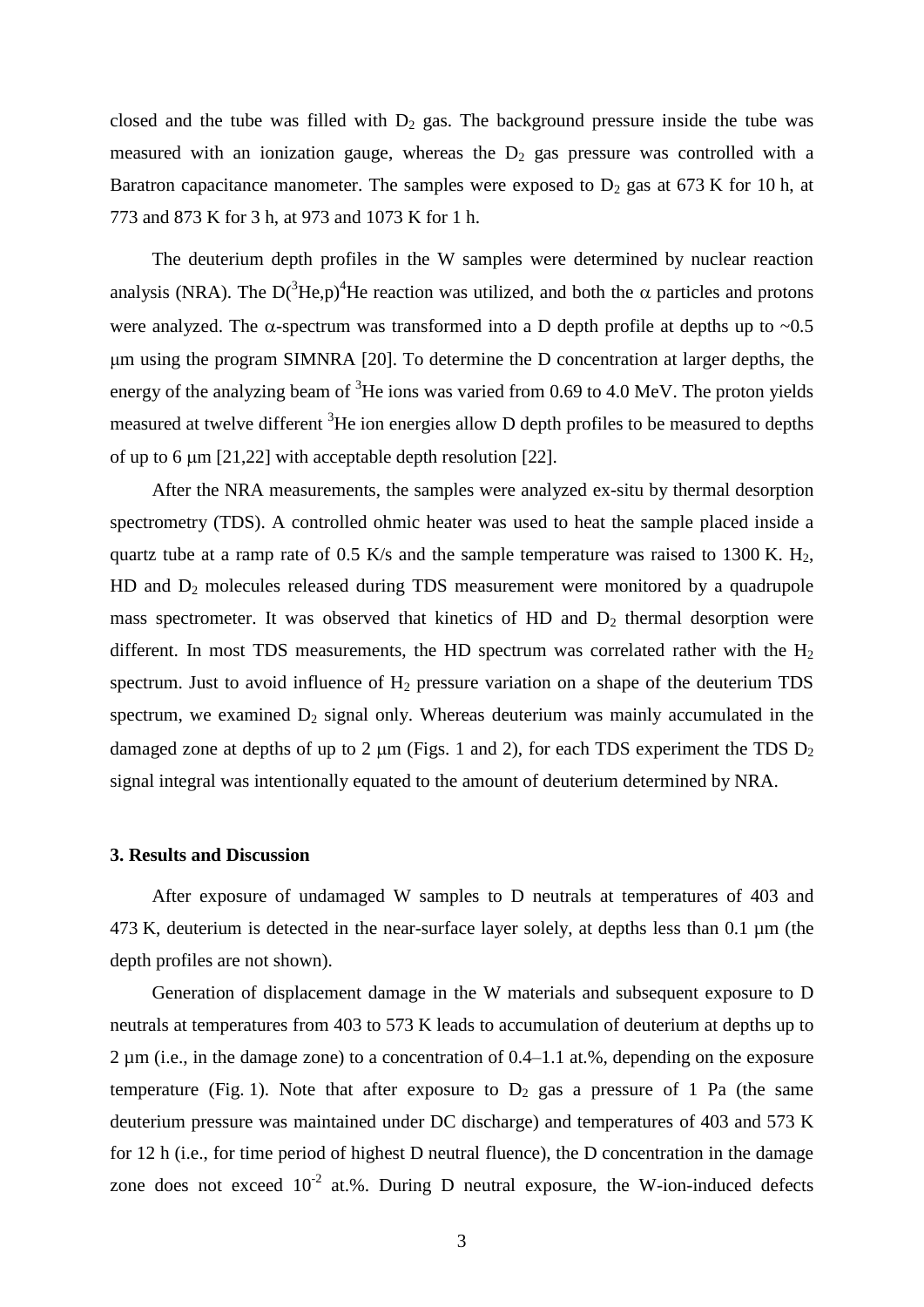become fully occupied to a depth depending on implantation fluence (or time) and are empty at greater depths (Fig. 1b). Thus, the D depth profiles are consistent with saturable strong traps<sup>1</sup> being filled by D atoms diffusing from the surface. Accumulation of deuterium in the damage zone is observed also after  $D_2$  gas exposure at pressures of 1.2 and 100 kPa and temperatures of 673-1093 K (Fig. 2). It should be noted that in undamaged W exposed to the D neutrals and D<sub>2</sub> gas, the D concentration at depths  $\geq 0.1$  um is below the NRA detection limit of  $5 \times 10^{-4}$  at.%.

For both W materials exposed both to D neutrals and  $D_2$  gas at the same conditions, values of the D concentration (given in D/W) at the depth of the damage peak are comparable (Fig. 3). However, after gas exposure at 673 K and 100 kPa, the D concentration in the ITERgrade W beyond the damage zone (at depths  $\geq 2.5 \,\mu$ m) is noticeably higher than that in the recrystallized W (Fig. 2). Obviously, the intrinsic intergranular cracks inside the ITER-grade W serve as traps for diffusing D atoms.

After D loading near room temperature, saturation concentration of D trapped in the damage zone,  ${}^{tr}C_D$ , is about 0.01 D/W and, as the exposure temperature increases up to 573 K, decreases to about  $4 \times 10^{-3}$  D/W (Fig. 3). In the case of D<sub>2</sub> gas exposure at  $\geq 673$  K, the concentration  ${}^{tr}C_D$  depends strongly on the exposure temperature and gas pressure (Fig. 3).

Deuterium atoms injected into damaged W settle into interstitial solution sites, diffuse through the metal lattice, and become trapped at defects like vacancies and vacancy clusters [23, 24] generated from the displacement damage. The results show that the saturation D concentration in the damage zone depends not only on an exposure temperature but also on a concentration of deuterium atoms in solute state [25, 26] (Fig. 3).

TDS spectra of  $D_2$  molecules released from the damaged W materials exposed to D neutrals at 423 K demonstrate dominating peak at 930-950 K and a shoulder at ~820 K. However, after exposure at 573 K, the ~820 K shoulder disappears and the spectra are characterized by the dominating peak at 950 K (Fig. 4a). After exposure to  $D_2$  gas, the TDS spectra can be described by a single peak at 940-1000 K and high-temperature (1100-1270 K) desorption tail (Fig. 4b).

According to van Veen et al. [26] and modeling deuterium thermal release by Poon et al. [27], a TDS peak at ~900 K can be ascribed to detrapping of atomic deuterium from walls of voids or large vacancy clusters. Formation of large vacancy clusters comprising 300-600

 $\overline{a}$ 

<sup>&</sup>lt;sup>1</sup> Saturable traps are traps having finite capacity. Traps where  $D$  in solution becomes trapped when it encounters unoccupied traps are denoted as strong traps [4].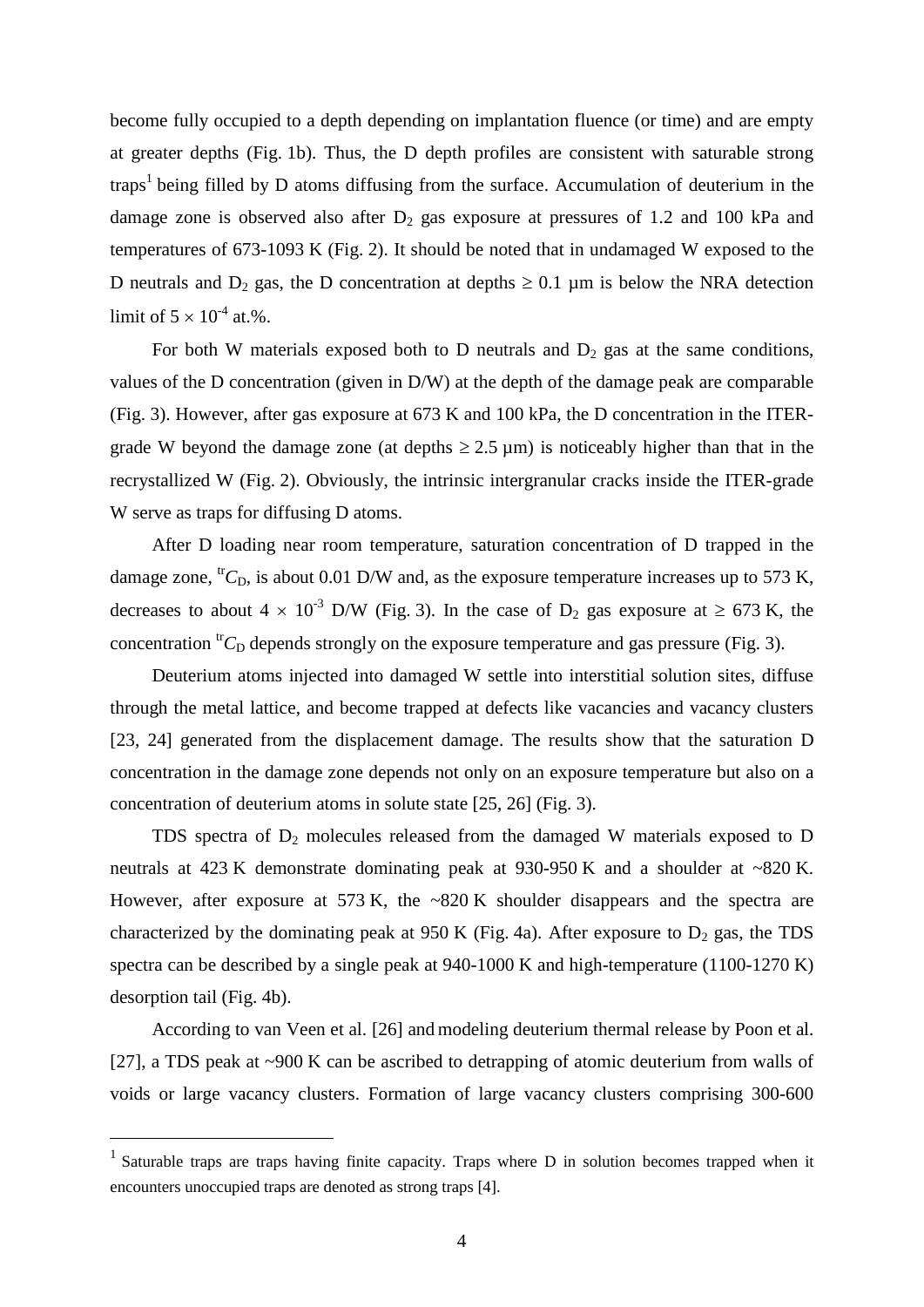vacancies in W after irradiation with 50 keV W ions at 300 K to damage levels from 0.01 to 5.5 dpa was observed with the use of field ion microscopy [24]. Thus, it is safe to assume that in the W-ion-damaged W, deuterium is mainly accumulated in the form of D atoms bound to inner walls of large vacancy clusters.

After exposure of damaged W to low-energy (several tens of eV) D plasmas with high incident ion fluxes ( $10^{22} - 10^{24}$  D/m<sup>2</sup>s) at temperatures below 600 K [9, 11-13], the D concentration in the damaged zone is nearly twice as high as that for D neutral exposure with low implanted flux of  $\sim 2 \times 10^{18}$  D/m<sup>2</sup>s (Fig. 3). This difference can be explained by accumulation of molecular deuterium inside small voids due to high concentration of D atoms in solution maintained in the near-surface layer under high-flux D plasma exposure. However, under D plasma exposures at temperatures above  $650$  K,  $D_2$  molecules are released from the voids [26] and D is accumulated mainly as D atoms.

# **4. Summary**

In W materials damaged by irradiation with 20 MeV W ions at room temperature to 0.5 dpa at the damage peak and subsequently exposed to  $D$  neutrals and  $D_2$  gas at elevated temperatures, deuterium accumulates in the damage zone to a saturation concentration depending on the exposure temperature (e.g.,  $\sim 10^{-2}$  D/W at 403 K and  $\sim 4 \times 10^{-5}$  D/W at 1073 K) and D concentration in solute state. The high temperature (930-1000 K) single TDS peaks obtained after exposure of the damaged W materials both to the D neutrals and  $D_2$  gas allow a speculation that deuterium is mainly accumulated in the form of D atoms bound to inner walls of vacancy clusters.

# **Acknowledgement**

The authors thank S. Lindig and M. Balden (IPP Garching) for the SEM/FIB analysis of the W materials and M. Fußeder (IPP Garching) for irradiation of the W samples with W ions and technical assistance with the  ${}^{3}$ He beam analyses. This work was supported by Kakenhi on Priority Areas, 476, Tritium for Fusion, from MEXT, Japan.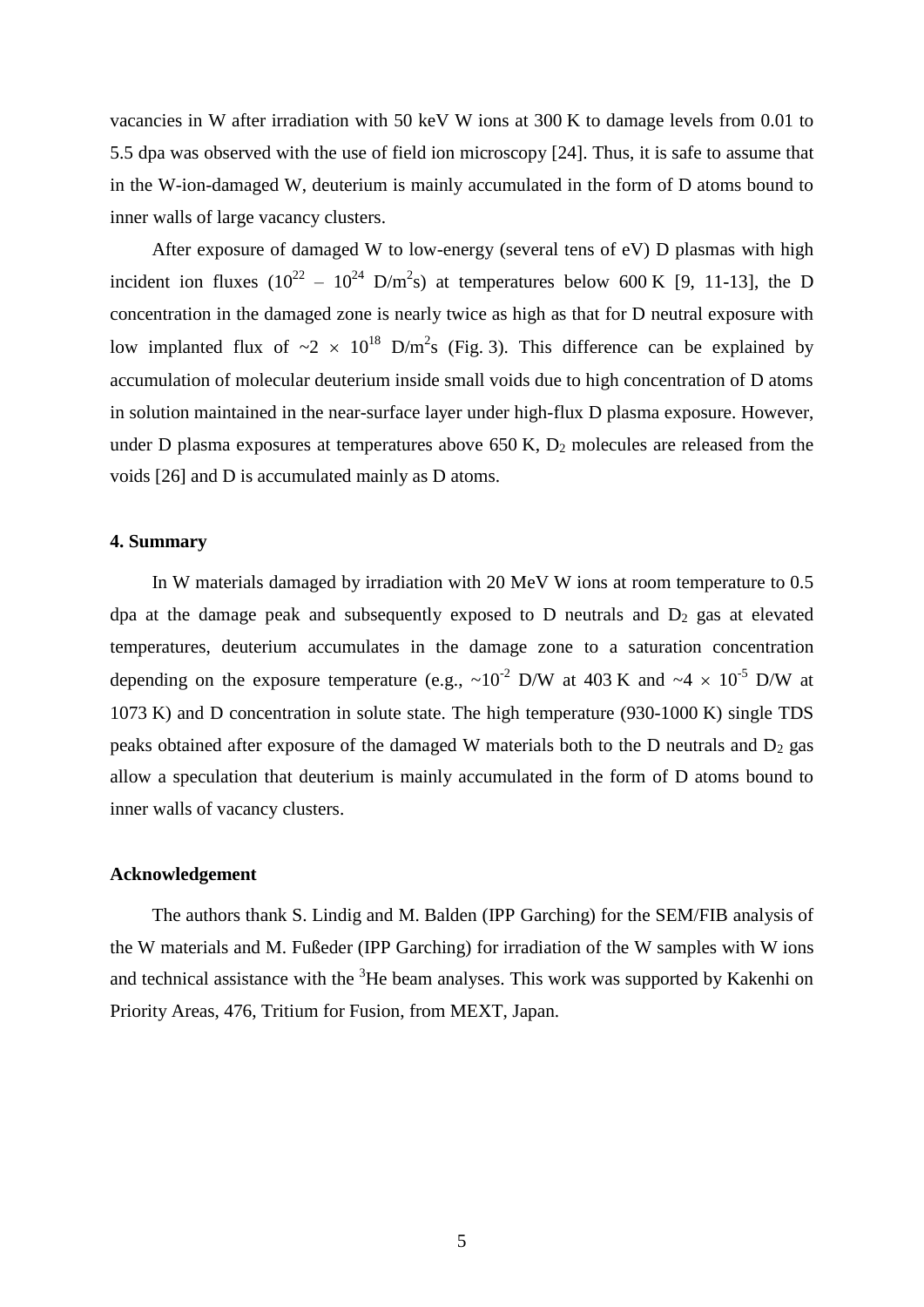# **References**

- [1] V. Barabash, G. Federici, M. Rödig, et al., J. Nucl. Mater. 283-287 (2000) 138.
- [2] H. Iida, V. Khripunov, L. Petrizzi, G. Federici, ITER Nuclear Analysis Report G 73 DDD 2 W 0.2, 2004.
- [3] G.S. Was, Fundamentals of Radiation Material Science: Metals and Alloys, Springer, Berlin, Yeidelberg, New York, 2007.
- [4] P. Vladimirov, S. Bouffard, C.R. Phys. 9 (2008) 303
- [5] M. Fukumoto, H. Kashiwagi, Y. Ohtsuka, et al., J. Nucl. Mater. 390-391 (2009) 572.
- [6] W.R. Wampler, R.P. Doerner, Nucl. Fusion 49 (2009) 115023.
- [7] W.R. Wampler, R.P. Doerner, Phys. Scripra T138 (2009) 14037.
- [8] W.R. Wampler, D.L. Rudakov, J.G. Watkins, C.J. Lasnier, J. Nucl. Mater. 415 (2011) S<sub>653</sub>.
- [9] B. Tyburska, V.Kh. Alimov, O.V. Ogorodnikova, et al., J. Nucl. Mater. 395 (2009) 150.
- [10] B. Tyburska, V.Kh. Alimov, O.V. Ogorodnikova, et al., J. Nucl. Mater. 415 (2011) S680.
- [11] O.V. Ogorodnikova, B. Tyburska, V.Kh. Alimov, K. Ertl, J. Nucl. Mater. 415 (2011) S661.
- [12] V.Kh. Alimov, B. Tyburska-Püschel, Y. Hatano, et al., J. Nucl. Mater. 420 (2012) 370.
- [13] M.H.J. 't Hoen, B. Tyburska-Püschel, K. Ertl, et al., Nucl. Fusion 52 (2012) 023008.
- [14] T. Hirai, G. Pintsuk, J. Linke, M. Batilliot, J. Nucl. Mater. 390-391 (2009) 751.
- [15] V.Kh. Alimov, B. Tyburska-Püschel, S. Lindig, et al., J. Nucl. Mater. 420 (2012) 519.
- [16] J.F. Ziegler, SRIM The stopping and range of ions in matter, ver. SRIM 2008.3, [http://srim.org.](http://srim.org/)
- [17] Q. Xu, T. Yoshiie, H.C. Huang, Nucl. Instr. and Meth. B 206 (2003) 123.
- [18] S.G. Belostotsky, D.V. Lopaev, T.V. Rakhimova, J. Phys.: Conf. Ser. 44 (2006) 162.
- [19] W. Eckstein, Rep. IPP 9/117, Max-Planck-Institut für Plasmaphysik, Garching, 1998.
- [20] M. Mayer, Rep. IPP 9/113, Max-Planck-Institut für Plasmaphysik, Garching, 1997.
- [21] V.Kh. Alimov, M. Mayer, J. Roth, Nucl. Instr. and Meth. B 234 (2005) 169.
- [22] M. Mayer, E. Gauthier, K. Sugiyama, U. von Toussaint, Nucl. Instr. and Meth B 267 (2009) 506.
- [23] G.H. Kinchin, R.S. Pease, Rep. Prog. Phys. 18 (1955) 1.
- [24] A.F. Bobkov, V.T. Zabolotnyi, L.I. Ivanov, et al., Atomic Energy 48(5) (1980) 331.
- [25] S.T. Picraux, Nucl. Instr. and Meth. 182-183 (1981) 413.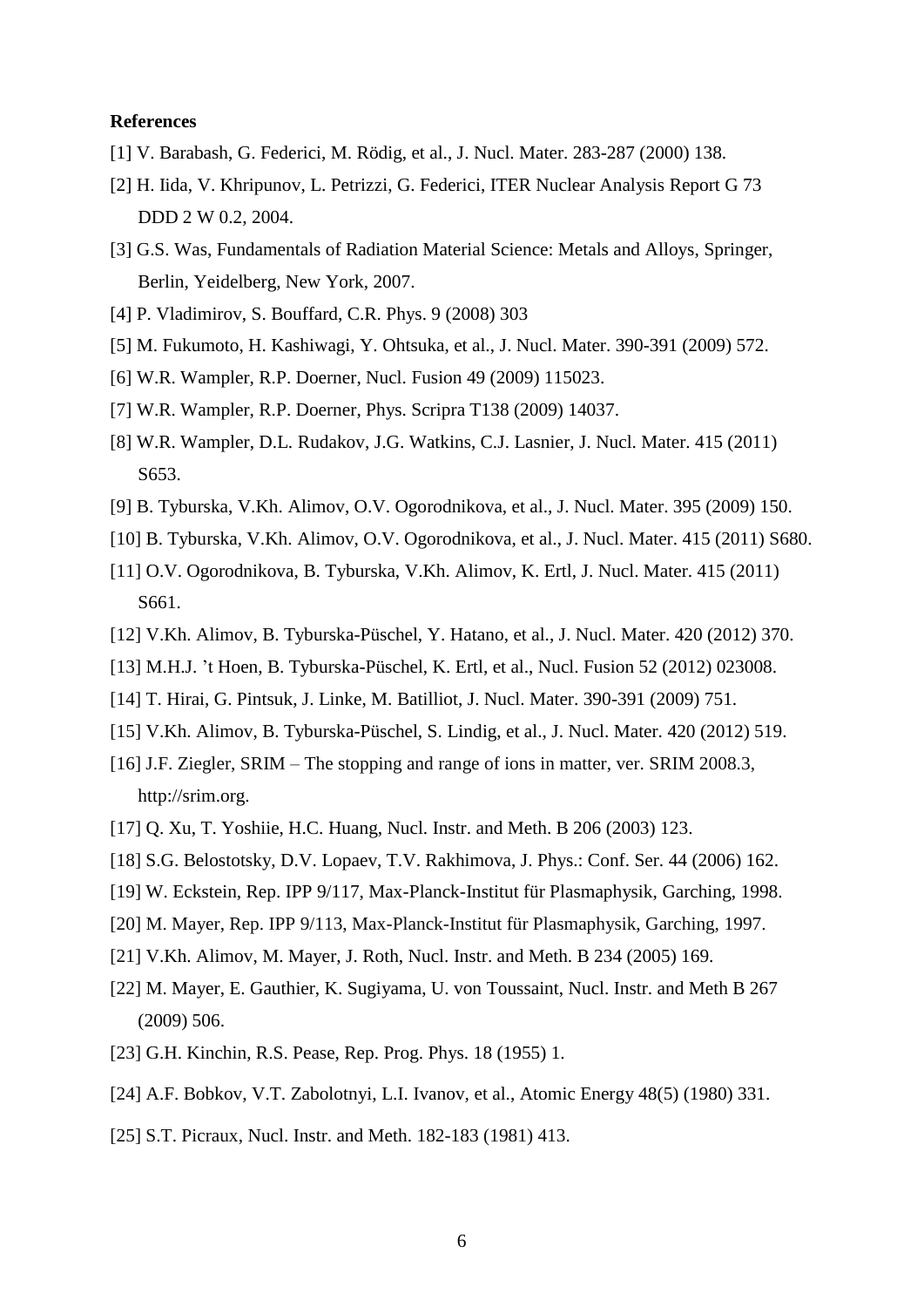- [26] Y. Hatano, M. Shimada, V.Kh. Alimov, et al., Trapping of hydrogen isotopes at radiation defects formed in W by neutron and ion irradiations, J. Nucl. Mater. (submitted to this volume).
- [27] A. van Veen, H.A. Filius, J. de Vries, et al., J. Nucl. Mater. 155-157 (1988) 1113.
- [28] M. Poon, A.A. Haasz, J.W. Davis, J. Nucl. Mater. 374 (2008) 390.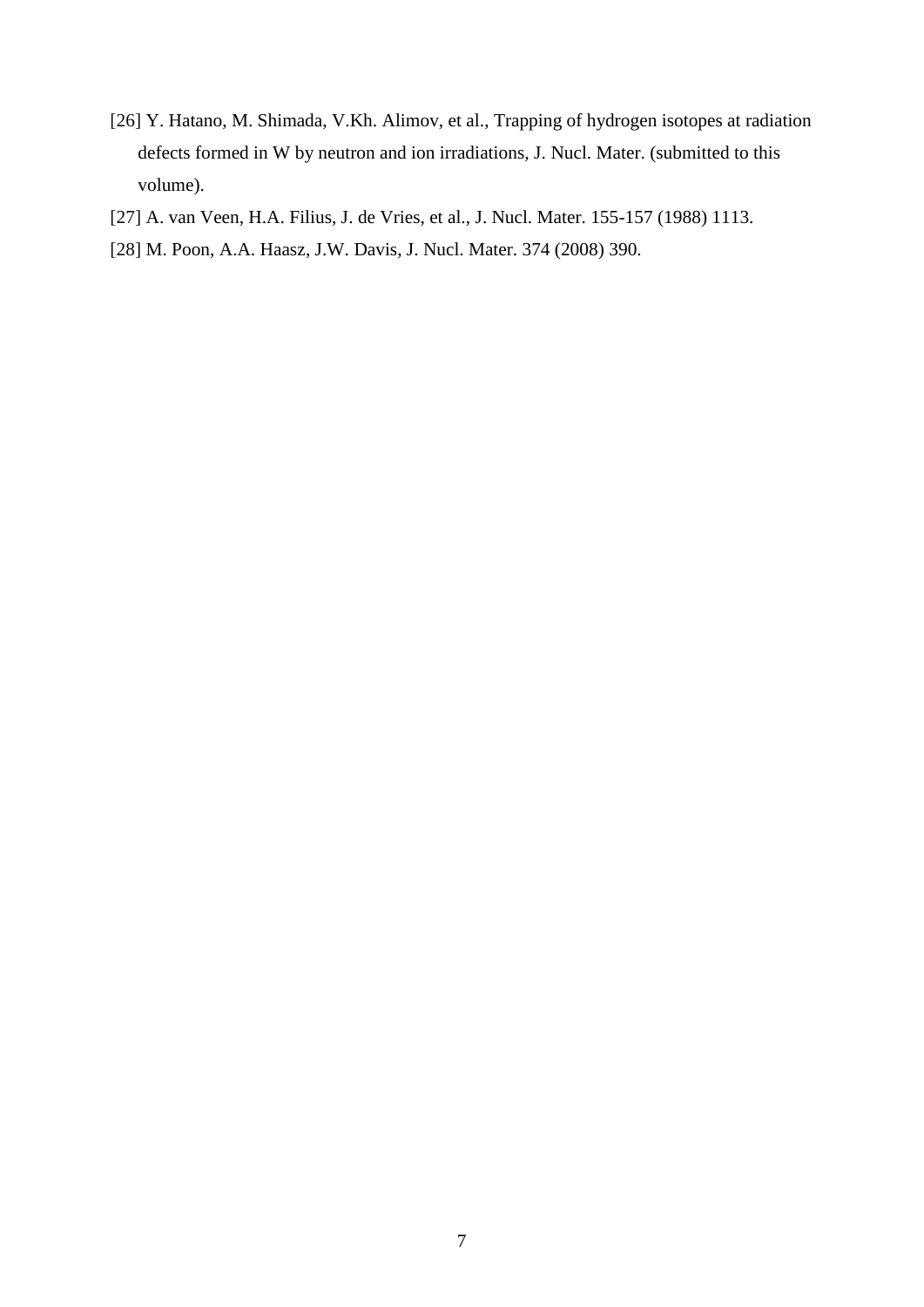# **Figure captions**

Figure 1. Depth profiles of deuterium retained in damaged ITER-grade W (a) and recrystallized W (b) after exposure to D neutrals. Exposure temperatures and D implantation fluences are indicated in the legends. In both panels, damage depth profiles as calculated by SRIM 2008.03 [16] are also shown.

Figure 2. Depth profiles of deuterium retained in damaged ITER-grade W (a) and recrystallized W (b) after exposure to  $D_2$  gas. Exposure temperatures, gas pressures and exposure durations are indicated in the legends. In both panels, damage depth profiles as calculated by SRIM 2008.03 [16] are also shown.

Figure 3. Saturation concentration of deuterium (D/W) in the damage zone of ITER-grade W and recrystallized W exposed (i) to D neutrals and (ii) to  $D_2$  gas at pressures of 1.2 and 100 kPa, as a function of exposure temperature. Additionally, D concentrations in the damage zone of W-ion-damaged W materials exposed to low-energy, high-flux D plasmas [9,11–13] are shown for a comparison. The W materials were damaged by irradiation with 5.5–20 MeV W ions at room temperature. Types of W materials and displacement damage levels are indicated in the legends.

Figure 4. Thermal desorption spectra of  $D_2$  molecules for damaged ITER-grade W exposed to D neutrals (a) and recrystallized W exposed to  $D_2$  gas (b). Exposure temperatures, D implantation fluences, gas pressures and exposure durations are indicated in the legends. The TDS heating rate was 0.5 K/s. In both panels, the deuterium release rate is shown on a logarithmic scale.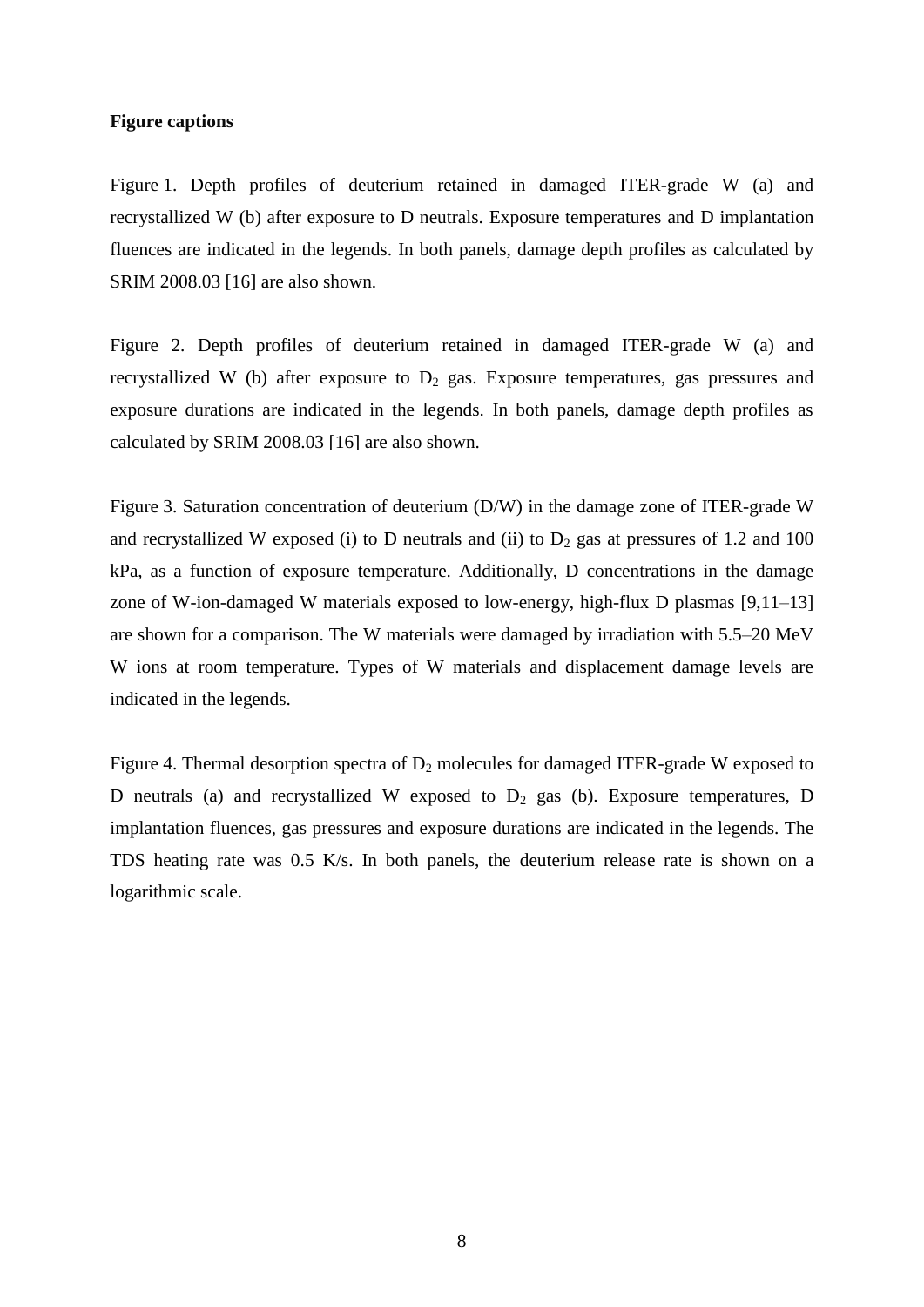

Figure 1. Depth profiles of deuterium retained in damaged ITER-grade W (a) and recrystallized W (b) after exposure to D neutrals. Exposure temperatures and D implantation fluences are indicated in the legends. In both panels, damage depth profiles as calculated by SRIM 2008.03 [16] are also shown.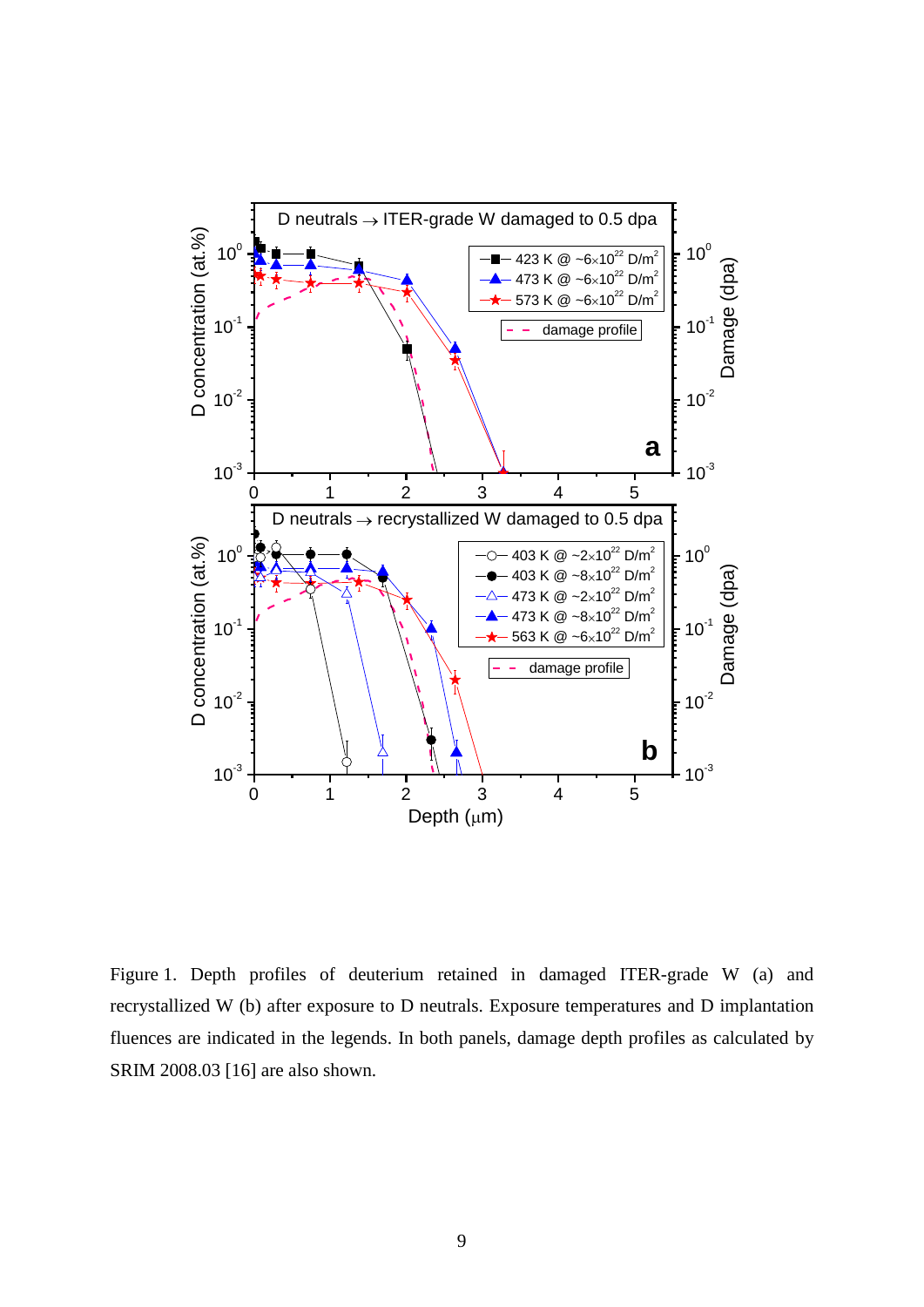

Figure 2. Depth profiles of deuterium retained in damaged ITER-grade W (a) and recrystallized W (b) after exposure to  $D_2$  gas. Exposure temperatures, gas pressures and exposure durations are indicated in the legends. In both panels, damage depth profiles as calculated by SRIM 2008.03 [16] are also shown.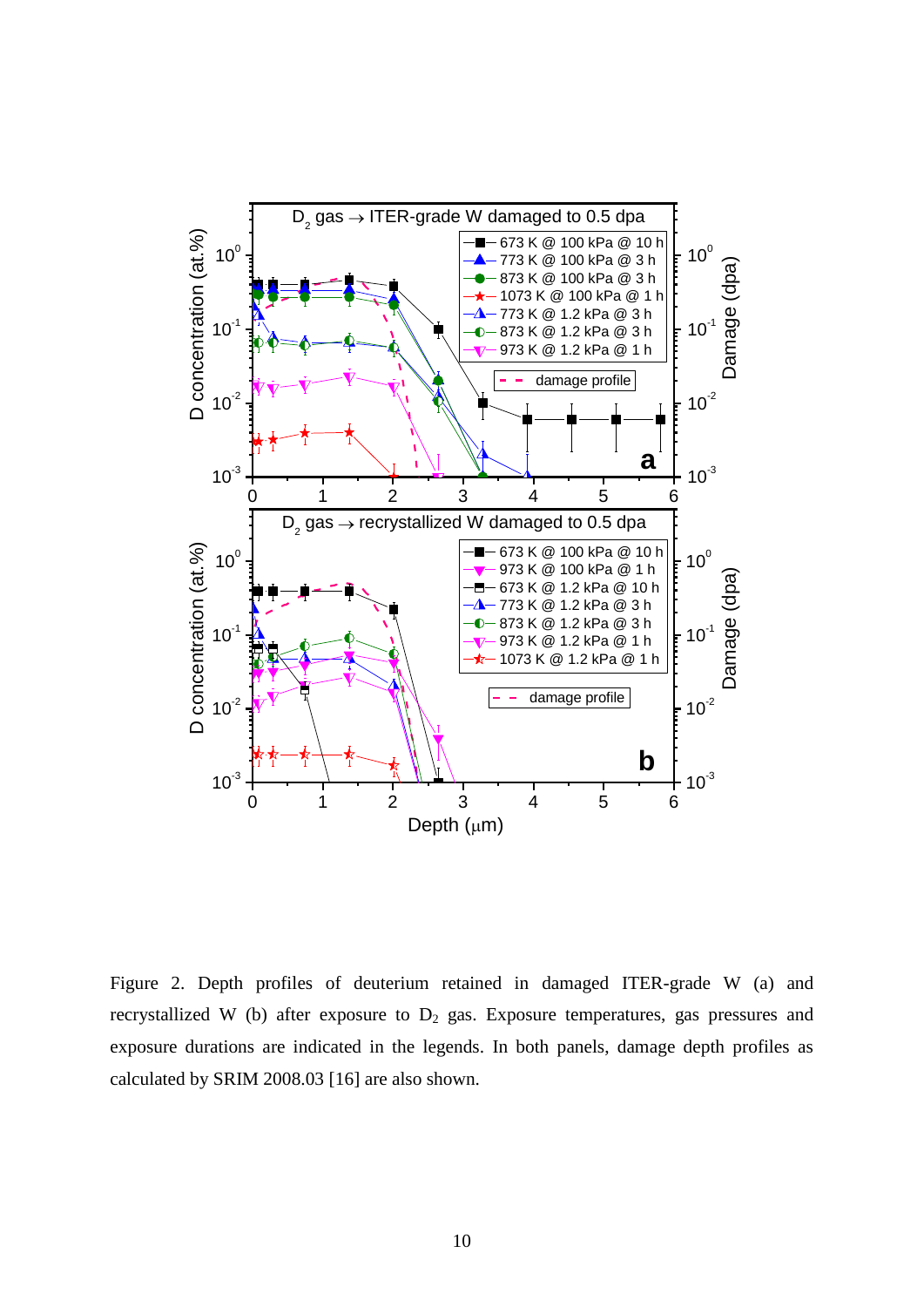

Figure 3. Saturation concentration of deuterium (D/W) in the damage zone of ITER-grade W and recrystallized W exposed (i) to D neutrals and (ii) to  $D_2$  gas at pressures of 1.2 and 100 kPa, as a function of exposure temperature. Additionally, D concentrations in the damage zone of W-ion-damaged W materials exposed to low-energy, high-flux D plasmas [9,11–13] are shown for a comparison. The W materials were damaged by irradiation with 5.5–20 MeV W ions at room temperature. Types of W materials and displacement damage levels are indicated in the legends.